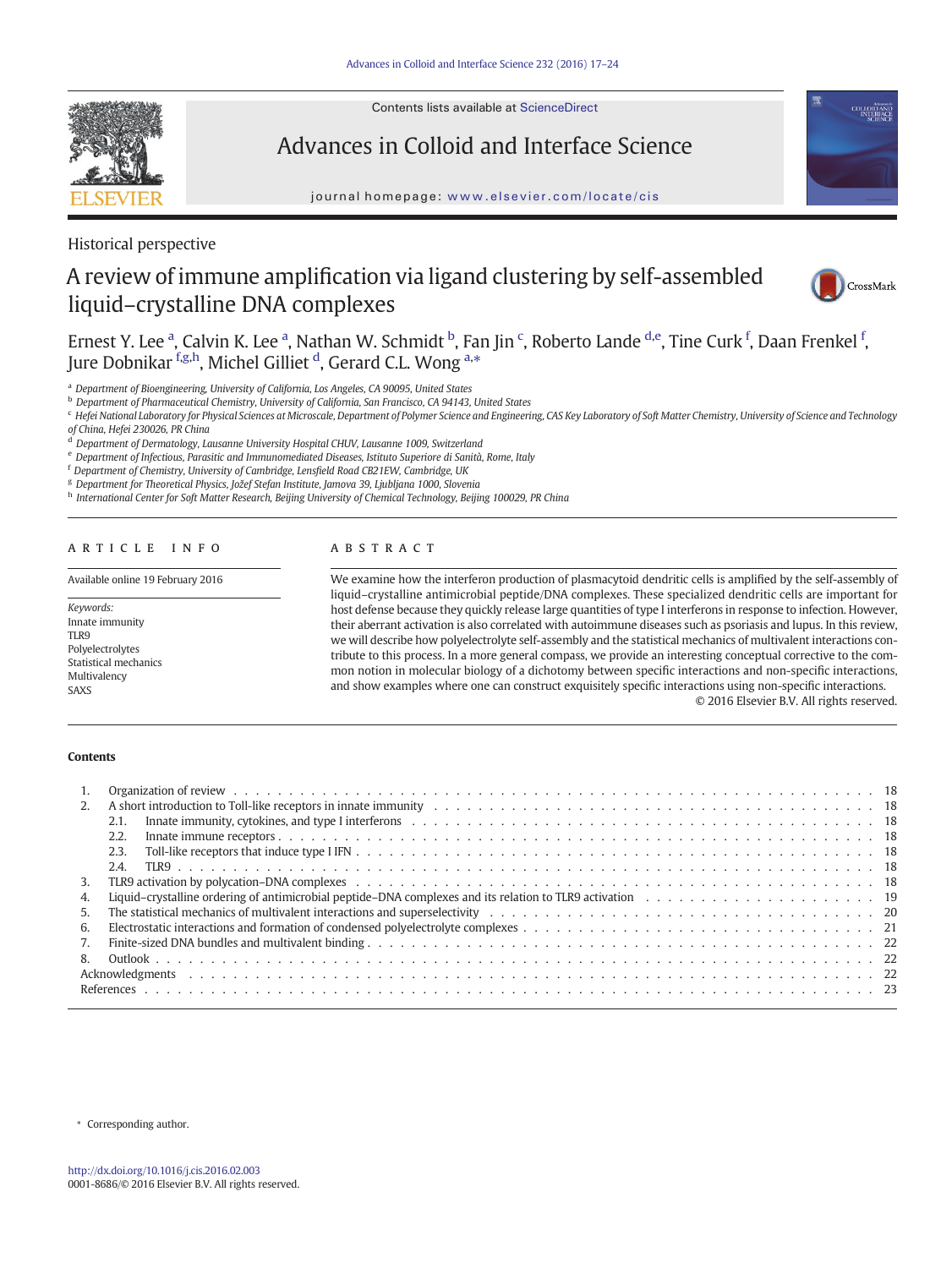# 1. Organization of review

In recent work, we found that electrostatic complexes formed between anionic DNA and cationic antimicrobial peptides can greatly amplify interferon production of plasmacytoid dendritic cells (pDCs) via Toll-like receptor binding [\[1,2\]](#page-6-0). This is a problem in immunology that is usually not associated with physics but can benefit from some of the recent insights derived from polyelectrolyte physics and from the statistical mechanics of multivalent interactions. This unexpected point of contact between immunology and soft matter physics can potentially impact biomedical problems as diverse as anti-inflammatory strategies and autoimmune diseases. We first describe the immunology of Toll-like receptors, then summarize the work on how liquid– crystalline DNA complexes activate pDCs and finally conclude with a review of useful biophysical concepts from multivalent binding and polyelectrolyte self-assembly. We stress that this review is not meant to be a comprehensive review of innate immunity. Rather, we try to convey in a relatively compact format the informing context important for understanding interactions between DNA and TLR9.

## 2. A short introduction to Toll-like receptors in innate immunity

## 2.1. Innate immunity, cytokines, and type I interferons

In the context of this review, it is helpful to tell the story backwards, starting with innate immunity. The innate immune system consists of a variety of broadly non-specific effector cells and molecules, which include the complement system, antimicrobial peptides, neutrophils, dendritic cells, and macrophages. This is distinct from the adaptive immune system which relies on the memory and hyperspecificity of antibody-producing B cells and antigen-recognizing T cells. The innate immune system can sense common pathogen-associated molecular patterns (PAMPs) characteristic of infectious organisms, directly attack invading microbes, and also direct the adaptive immune system to mount a more precise response. The innate immune system can do this by inducing the secretion of the class of signaling molecules known as cytokines. Cytokines are small proteins that mediate cell– cell signaling in the immune system. Type I interferons (IFNs) are a subtype of cytokines that were initially described as important for anti-viral defense [\[3\].](#page-6-0) However, we now recognize that the function of interferons is much more general, and that other infectious agents can also induce type I IFN production. For example, type I IFNs play an important part in host defense against many bacterial infections. There are two components to type I IFN signaling—the first is gene induction and release of the cytokine and the second is binding of the cytokine to a type I IFN receptor and its activation, leading to type I IFN gene activation and downstream orchestration of immunity. (There are over 400 known interferon stimulated genes.) In addition to host defense, type I IFNs also contribute to maintenance of the hematopoietic stem cell niche, are relevant in certain cancers, and play pivotal roles in many autoimmune disorders.

#### 2.2. Innate immune receptors

The next natural question to ask is how IFNs are produced. There are multiple classes of innate receptors that sense foreign molecules and lead to production of type I IFN. These include members of the Tolllike receptor (TLR) family, the NOD-like receptor (NLR) family, the RIG-I-like receptor (RLR) family, and other inflammasome-associated cytosolic receptors. Together these receptors enforce immune surveillance against various microbes. Different classes of innate immune receptors can be activated by specific microbial ligands, but generally type I IFNs are produced in response to nucleic acids (both microbial and self in origin). These nucleic acids are detected in the phagosomal or endosomal lumen or cytosol of innate immune cells of the myeloid lineage (macrophages, dendritic cells, and neutrophils). Once activated by microbial ligands, a family of IFN specific transcription factors known as interferon response factors (IRFs) are induced [\[3\].](#page-6-0) For example, upon receptor activation, IRF3 binds to the IFN-β gene, promoting transcription and translation of the gene and ultimately secretion of IFN-β. Secreted IFN-β binds to and activates the type I IFN receptor present on various cells involved in immunity. This last binding event in turn leads to a series of downstream events: formation of the ISFG3 (interferon stimulated factor gene 3) complex, its translocation to the nucleus and binding to ISRE (interferon stimulated response element) sites, and finally the activation of hundreds of interferon stimulated genes (ISGs) [\[3\].](#page-6-0)

# 2.3. Toll-like receptors that induce type I IFN

In this review, we focus on the TLR family of innate immune receptors, which detects pathogens in the extracellular space or inside phagosomes or endosomes. The TLRs that induce type I IFNs include TLR2, TLR3, TLR4, TLR 7/8, TLR9, and TLR13 [\[4,5\]](#page-6-0). These receptors sense viral and bacterial ligands and in turn induce type I IFN immune responses. TLR2 and TLR4 bind to non-nucleic acid ligands to induce type I IFNs (TLR2 to bacterial lipoproteins, TLR4 to bacterial LPS (lipopolysaccharide)). Nucleic acids activate TLR3, TLR7/8, and TLR9. TLR3 binds dsRNA and can thereby function as a viral sensor. TLR7/8 binds to ssRNA, and TLR9 binds to CpG DNA.

# 2.4. TLR9

Of particular interest to us is the DNA-recognizing TLR9. TLR9 is expressed in multiple cell types, including plasmacytoid dendritic cells (pDCs), which are specialized dendritic cells present in the blood stream that can rapidly release large quantities of type I IFN. In pDCs, DNA within endosomes can activate TLR9, which leads to signaling via adaptor proteins MyD88 and TNF receptor associated factor 6 (TRAF6). This in turn causes large pre-made quantities of IRF7 (which is unique for this cell type) to dimerize, translocate to the nucleus, and initiate transcription of type I IFN genes [\[5\]](#page-6-0). In contrast to other innate immune cells, pDCs can quickly release large quantities of IFN- $\alpha$  because they are not dependent on induction of IFN-β and subsequent production of IRF7 before IFN-α production. For this reason, pDCs are crucially important during infection, especially system infections where microbes have gained access to the blood stream. However, when employed by mistake, they can have devastating effects in the form of autoimmune diseases, such as psoriasis and lupus [\[6\]](#page-6-0).

### 3. TLR9 activation by polycation–DNA complexes

During an infection, microbial or viral DNA is taken up by pDCs into endosomes triggering IFN- $\alpha$  production via the binding of unmethylated CpG motifs to TLR9 expressed in these endosomes. Normally, host-derived self-DNA does not elicit this response because it has limited access to intracellular compartments [\[7\],](#page-6-0) but self-DNA released as a result of cell death can still bind to TLR9 receptors via its sugar-phosphate backbone [\[8\].](#page-6-0) In psoriasis, a breakdown of host segregation of self-DNA and TLR9 is hypothesized, and a pattern of aberrant IFN- $\alpha$  results. Another characteristic of psoriasis is the excessive production of antimicrobial peptides (AMPs) [9–[12\].](#page-6-0) Recently it was shown that self-nucleic acids can form complexes with the cationic antimicrobial peptide LL37 [\[2\].](#page-6-0) LL37 allows pDCs to recognize self-DNA through TLR9, potently activating the pDCs to over-produce type I interferons (IFN) and exacerbate the disease [\[13\].](#page-6-0) Interestingly, it has also been recently demonstrated that self-DNA complexed with cationic amyloid fibrils can activate autoimmunity. These effects may be related to the paradigm we present here and potentially have relevance to autoimmune neurodegenerative diseases [\[14\].](#page-6-0)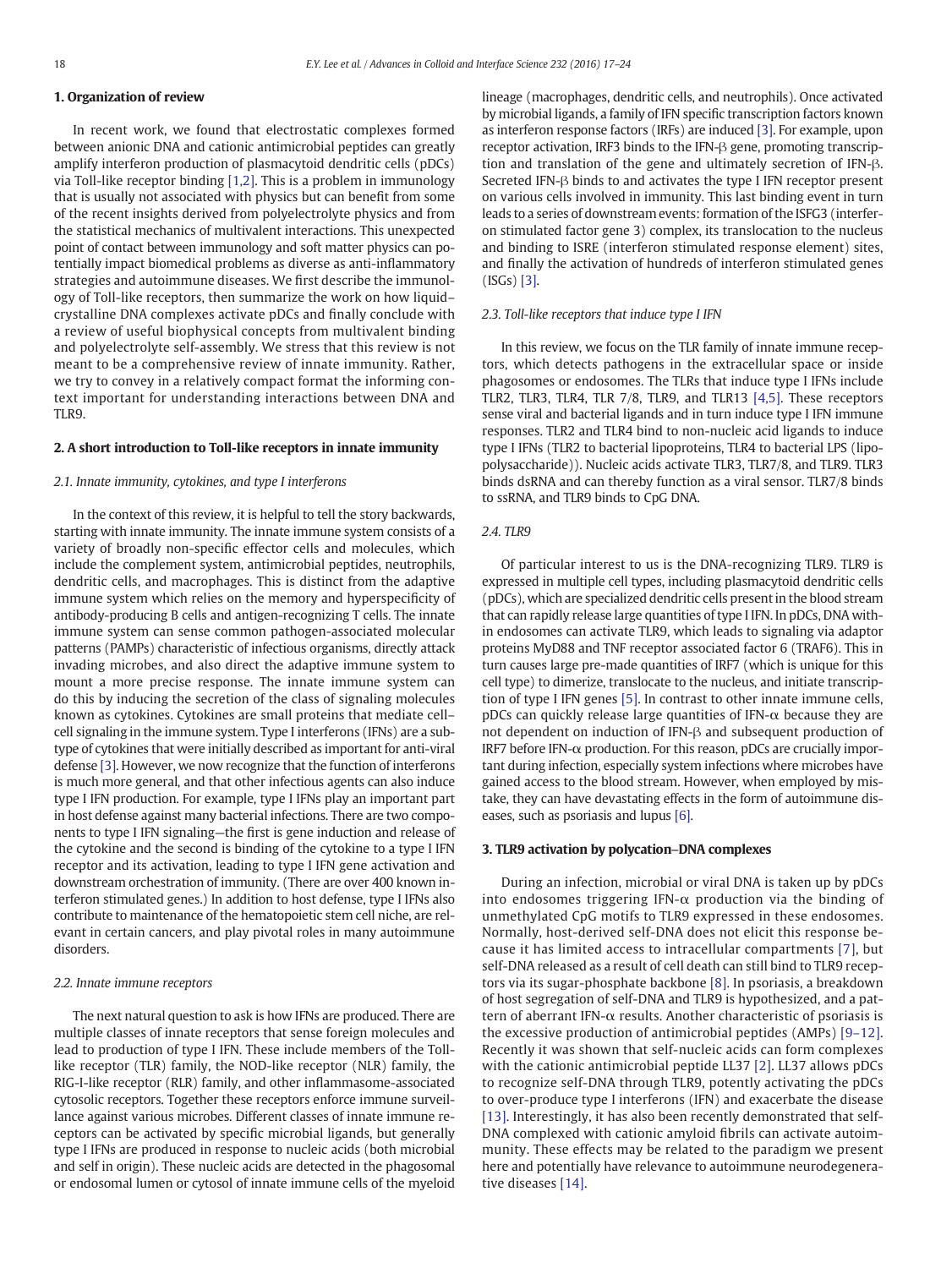<span id="page-2-0"></span>Recently, other antimicrobial peptides, including human defensins HBD2 and HBD36, and several chromatin-derived proteins, have also been found to self-assemble with DNA and promote TLR9 binding [\[15\]](#page-6-0) and activation [\[16,17\]](#page-6-0), similar to LL37. These results raised new questions about the mechanism of immune activation through TLR9. The process of complex formation can in principle confer resistance to enzymatic degradation of self-DNA by nucleases [\[18\],](#page-6-0) thus allowing TLR9 to bind to DNA inside the endosome. However, endosomal access alone does not appear to be sufficient for activation in pDCs since many other peptides complexed with DNA are unable to activate TLR9. At this level of description, the selection criteria for TLR9 activation by DNA complexes are not well understood.

# 4. Liquid–crystalline ordering of antimicrobial peptide–DNA complexes and its relation to TLR9 activation

Since different cationic peptides (including antimicrobial peptides (AMPs)) can form electrostatic complexes with DNA, but with different outcomes in terms of pDC activation, it is sensible to solve the structures of these complexes using small angle X-ray scattering (SAXS). Once these structures are known, then we will be in a position to address two questions relevant to the differential pDC activation: (1) Do these different self-assembled structures lead to different cell entry mechanisms and thereby different levels of endosomal access? (2) Do differences in self-assembled structures interact differently with TLR9 receptors once endosomal access is achieved?

The relationship between pDC activation and the structure of DNA complexes can be roughly assessed by comparing three prototypical examples of DNA–peptide complexes. HIV TAT is a cell-penetrating peptide that can translocate across membranes [\[19\]](#page-6-0) and therefore has endosomal access. However, the incubation of pDCs with TAT– DNA complexes does not produce significant levels of IFN- $\alpha$  in pDCs (Fig. 1). Furthermore, TAT–DNA complexes efficiently enter TLR9 containing endosomal compartments (Fig. 2b). The behavior of the TAT peptide suggests that endosomal access alone is not sufficient for strong IFN induction in pDCs. SAXS measurements show that DNA is organized into a columnar arrangement within TAT–DNA complexes similar to many phases of DNA (and other biological polyelectrolytes) condensed by multivalent cations [\[20\]](#page-6-0). TAT–DNA complexes form a columnar hexagonal lattice with parameters  $a = 2.90$  nm,  $c = 3.50$  nm (Figs. 1a and [3](#page-3-0)d) [\[21\]](#page-6-0), which corresponds to a bundle-like complex with close-packed DNA (Fig. 1a) [\[1\].](#page-6-0) Human beta-defensin-3 (HBD3)



Fig. 2. Fluorescence microscopy shows that both IFN-inducing DNA complexes and non-IFN-inducing DNA complexes have endosomal access. Experimental details are described elsewhere [\[1\].](#page-6-0)

is also polycationic and is capable of condensing DNA and reaching TLR9 in endosomes (Fig. 2b). In contrast to the behavior of the TAT peptide, however, HBD3–DNA complexes induce strong  $\sim$  2200 pg/ml IFN- $\alpha$ production in pDCs, which is  $\sim$  100 $\times$  higher than that from TAT–DNA complexes. SAXS measurements (Fig. 1a) show that HBD3–DNA



Fig. 1. Interferon production in pDCs through TLR9 binding depends on the inter-DNA spacing in DNA complexes. (a) SAXS data from DNA-HBD3 complex and from DNA-TAT complex. (b) IFN-α production by pDCs stimulated with DNA complexes shows a strong correspondence with SAXS measurements of their first diffraction peak q-positions. A narrow range of inter-DNA spacings result in high IFN-α production levels. (c) Schematic diagram of the TLR9-dsDNA complex. (d) Schematic diagram of how different DNA spacings can impact TLR9 activation, based on how well the DNA 'grill' fits into the arrangement of TLR9 receptors.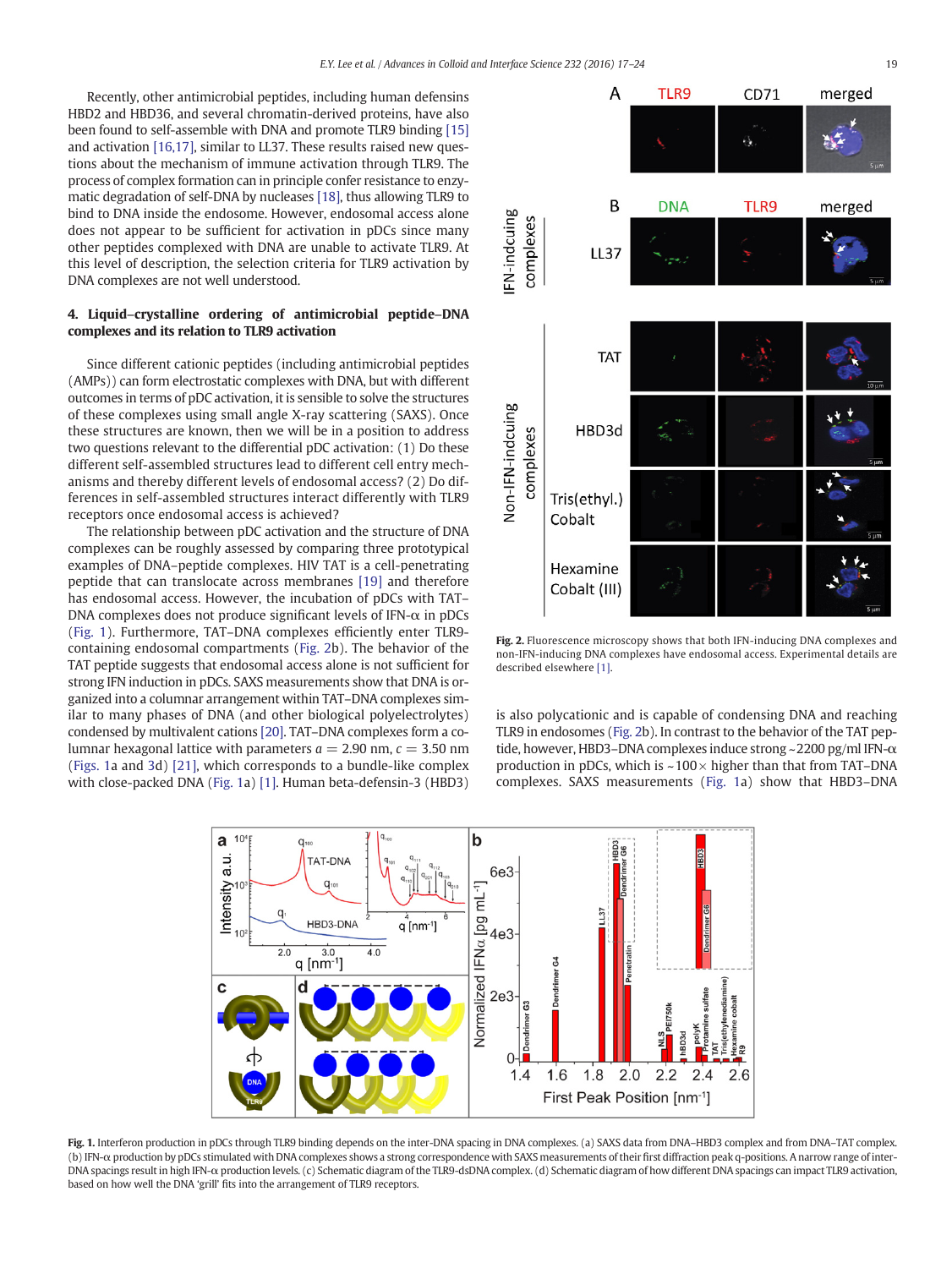<span id="page-3-0"></span>

Fig. 3. (a) SAXS spectra from LL37–DNA complexes. Schematic representations of DNA complexes that induce strong IFN production (b,c), and those that induce weak IFN production (d,e).

complexes also form a columnar phase. However, the structure is different: The inter-DNA spacing in HBD3–DNA complexes is 3.25 nm, which is significantly larger than the spacing in TAT–DNA complexes. Finally, we examine LL37. LL37 can enter endosomes, access TLR9 receptors [\(Fig. 2b](#page-2-0)), and induce high levels of IFN- $\alpha$  production in pDCs [\(Fig. 1](#page-2-0)b), similar to HBD3–DNA complexes. Like HBD3–DNA complexes, LL37– DNA complexes also have a columnar structure with a relatively large inter-DNA spacing ( $a = 3.40$  nm) (Fig. 3a,b). These measurements suggest that the inter-DNA spacing in liquid–crystalline columnar DNA complexes may be an important parameter in determining the level of pDC IFN-α production.

To test this basic idea, pDC activation was measured for a variety of DNA complexes with different inter-DNA spacings. The above analysis was repeated with a diverse set of natural and synthetic cationic molecules, including peptides (R9, TAT, polylysine (MW ~70,000), hBD3d, NLS, penetratin, HBD3, LL37) as well as non-peptide cationic molecules (hexamine cobalt, tris(ethylenediamine) cobalt, protamine sulfate, PEI750k, and PAMAM dendrimers (G3, G4, G6)) [\[1\].](#page-6-0) These cationic molecules condense DNA into ordered columnar complexes with a range of inter-DNA spacings from  $a_{\text{HexamineCo}} = 2\pi/q_{\text{HexamineCo}} = 2.43$  nm for hexamine cobalt (III) to  $a_{G3}=2\pi/q_{G3}= 4.37$  nm for PAMAM dendrimer G3 ([Fig. 1](#page-2-0)b). An important criterion for pDC activation in these DNA complexes is the inter-DNA spacing. High-resolution synchrotron SAXS can be used to solve the self-assembled structures of these complexes and provide accurate measurements of the inter-DNA spacing. High levels of IFN- $\alpha$  production are induced by complexes with SAXS first peak positions between 1.8 and 2.0  $\text{nm}^{-1}$  corresponding to inter-DNA spacings near  $a \sim 3.5$  nm [\(Fig. 1b](#page-2-0)), whereas complexes with spacings that significantly differ from this value induce weaker responses. Changes in NaCl concentration levels over the range of physiological values present in endosomes can in principle change the inter-DNA spacing slightly. In our measurements, we find that monovalent salt levels did not alter the structures of representative polycation–DNA complexes or their inter-DNA spacings significantly and certainly not to a degree sufficient to change activation profiles [\[1\]](#page-6-0). Importantly, DNA complexed with polycations that induce strong IFN production and those that induce weak IFN production can both access endosomes and both colocalize with TLR9 [\(Fig. 2](#page-2-0)). This microscopy result addresses the first of our questions outlined above: the colocalization of noninducing complexes with TLR9 demonstrates that cellular entry and trafficking cannot be solely responsible for their lack of activity. The precise quantitative efficiency of endosomal access may, in principle, modulate the degree of IFN- $\alpha$  production induced by specific polycation-DNA complexes. To address the second of our questions above regarding whether different self-assembled structures can impact how these complexes interact with TLR9 receptors: the correlation of structural results with pDC activation measurements show that the presentation of spatially periodic DNA with spacing comparable to TLR receptor size can dramatically increase pDC IFN-α production. The optimum range of inter-DNA spacing at 3–4 nm spacing is quite suggestive. The low distance cut-off is roughly the steric size of TLR receptors [22–[24\],](#page-6-0) which defines the distance of closest approach between receptors. The large distance cut-off is consistent with strong electrostatic interactions expected in this system, which allows a 'grill'-like arrangement of parallel anionic DNA to interact with both the inside and the outside surfaces of adjacent cationic TLR9 receptors and thereby 'cross-link' such receptors into a zipper-like ligand–receptor array ([Fig. 1](#page-2-0)c,d).

A single columnar DNA complex ('DNA bundle') can bind transversely and effectively present a 'vicinal surface', a spatially periodic 'grill'-like array of parallel DNA chains to multiple TLR9 receptors. Because of this, there is potential for multivalent binding effects [\(Fig. 1](#page-2-0)d). The degree of multivalency can be estimated via the measured domain size (Fig. 3a) of DNA ordering, extracted from the measured SAXS peak widths (Fig. 3b-e). Here it is interesting to consider the statistical mechanics of multivalent ligand–receptor binding. Generally, in systems where ligands are able to form multiple weak bonds with target receptors, one can expect to observe 'superselectivity' (which was originally used to described multivalent interactions for nanoparticles with decorated with DNA) [\[25\].](#page-6-0) In these systems, binding increases sharply with receptor concentration [\[25\]](#page-6-0). Binding of immune complexes to TLR9 receptors is more complex and depends sensitively on inter-DNA spacing in the self-assembled complex or DNA bundle. The data show a dramatic  $\sim$  100 $\times$  increase in IFN- $\alpha$  production as the distance between DNA chains in a complex shifts ~0.5 nm. These large systems are at present not accessible to all-atom simulations, which necessarily involve LL37, DNA, and TLR9. We therefore developed a coarse-grained computational model. Details of this model are described in Schmidt et al. [\[1\]](#page-6-0). A key part of the model is the electrostatic interactions between the anionic DNA and the cationic binding surfaces of TLR9 receptors. The coarse-grained model shows that the binding is strongest for parallel DNA chains with inter-DNA spacings that allow them to fit in with an array of closely packed TLR9 [\[1\]](#page-6-0). This arrangement allows 'interdigitation' between TLR9 and the periodic DNA array, where multiple receptors and ligands interlock in an alternating manner. Such optimal ordered structures can recruit and bind many TLR9 molecules and trigger an orders-of-magnitude stronger pDC response than mismatched structures with larger and smaller inter-DNA spacings [\[1\]](#page-6-0).

The simplified quantitative model presented in Schmidt et al. [\[1\]](#page-6-0) strongly suggests that electrostatic self-assembly between DNA and polycations can result in a 'clustering' of immune ligands. This clustering drives a significant amplification of the number of active TLR9 receptors. It is interesting to compare these results to recent work on amplification via synapse-like receptor clustering [\[26\]](#page-6-0). In the present work, IFN production is amplified when ligands rather than receptors cluster at the right spacing to recruit and bind with TLRs. Importantly, TLR9 activation depends on both the inter-DNA spacing and the number of DNA ligands in the complex since both factors contribute to electrostatics, multivalency, and thereby binding amplification. (We note that the above effects can operate in conjunction with other processes such as protection from enzymatic degradation, receptor cooperativity and clustering, and downstream consequences of active TLR9 receptors. For example, the addition of receptor clustering effects will further enhance the selectivity/amplification.) However, now that we have a model for this type of TLR driven pDC activation, it suggests that some of the polyelectrolyte physics developed in the last few decades, which are not usually associated with immunology literature, may be relevant to the process. Here, we will selectively review some of these effects.

# 5. The statistical mechanics of multivalent interactions and superselectivity

The adaptive immune system employs antibodies that bind to very specific motifs on infectious agents, marking them for destruction.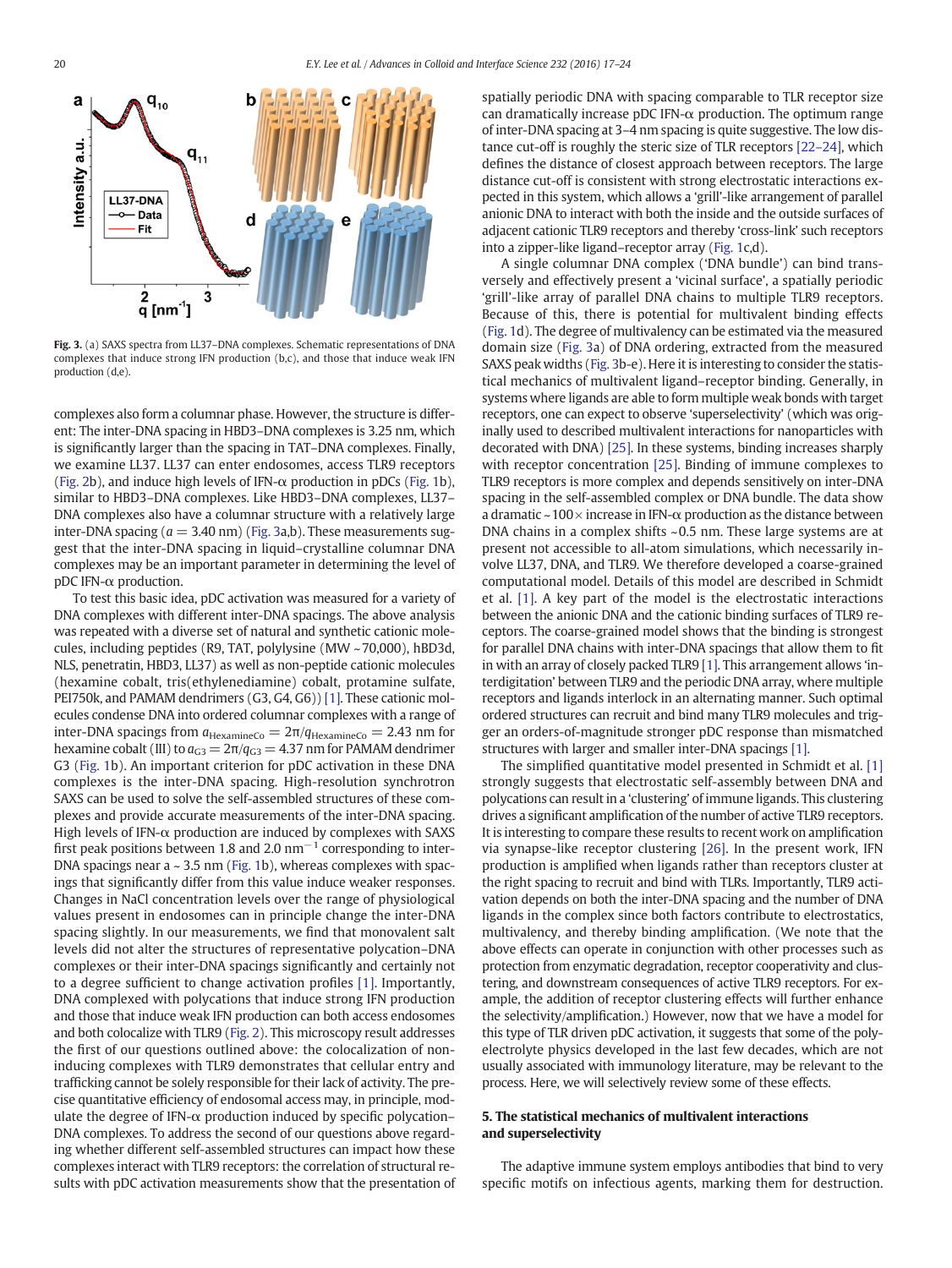However, molecular recognition in the innate immune system is more primitive, with non-specific recognition of a variety of ligands that have similar structural and physiochemical character. In molecular and cell biology, there is a common notion that there is a kind of dichotomy between specific and non-specific interactions. We think of the failure of molecular recognition in terms of specific interactions becoming non-specific. Recent work, including our work here, show examples of the opposite, where non-specific interactions of PAMPs (such as dsDNA) with the innate immune system can actually be organized into amplified, specific interactions, with consequences for autoimmune disorders and targeted drug delivery.

Ligand–receptor signaling is a cornerstone of molecular biology. Cells and tissues communicate by sending and receiving messages in the form of proteins, small molecules, and nucleic acids. When engaging stochastic cellular phenomena like signaling, the first sensible step is to describe such interactions as a single ligand binding to a single receptor, triggering downstream activation of other signaling molecules. There are many examples where multivalent interactions are required in order to obtain a cellular response. These are interactions in which multiple ligands of one object bind to multiple receptors of another. There are many examples of this behavior in the immune system, where it is important to discern signal from noise. Multivalent antigens can crosslink multiple IgM receptors at once on the surface of B cells, leading to a T-cell independent activation of the immune system [\[27\].](#page-6-0) Multivalent antigen–receptor interactions by multivalent CD40 ligands can also trigger B cell activation and immunoglobulin synthesis [\[28\].](#page-6-0) Another example of multivalent interactions includes the binding of hyaluronic acid (HA) to CD44 receptors on the surfaces of cells, mediating cell adhesion to the extracellular matrix [\[29\].](#page-6-0) Lesley et al. found that an increase in the oligomer size of HA led to a concomitant superlinear increase in avidity of CD44 binding. Interestingly, proliferation of the HA-rich pericellular matrix has been associated with amplification of CD44 signaling in in-flammation [\[30\]](#page-6-0) and tumor formation [\[31\].](#page-6-0) Thus, the HA-CD44 interaction has become an important target for the development of anti-cancer drugs. Cancer-targeting nanoparticles coated with multiple ligands also take advantage of superselectivity by inducing multivalent interactions with rogue cells that express a higher density of a particular receptor relative to normal cells [\[32\]](#page-6-0). In the context here, we have found that a self-assembled LL37–DNA complex can cross-link multiple TLR9 receptors within the endosomes of pDCs, leading to receptor recruitment and amplification of the immune response [\[1\]](#page-6-0). These examples highlight the importance of multivalent ligand–receptor signaling in normal and abnormal physiology, and in the treatment of disease.

The statistical mechanics of multivalent ligand–receptor interactions has been recently examined experimentally, theoretically, and computationally, and it leads naturally to the concept of superselectivity. Superselectivity is defined by a superlinear (steeper than linear) relationship between the surface density of receptor sites and the surface density of bound ligands. This under-appreciated aspect of multivalent interactions allows a small change in receptor density to drive a large change in the number of bound ligands, in a manner that depends on the degree of multivalency. Using a model system of multivalent 'guest/host' interactions, in which 'host' β-cyclodextrin (β-CD) is grafted onto a hyaluronic acid polymer backbone, and 'guest' ferrocene functionalized on a self-assembled monolayer (SAM) surface, Dubacheva et al. discovered that the amount of bound ferrocene increased faster than linearly with increases in the density of surface binding sites [\[33\].](#page-6-0) Interestingly, receptor recruitment and clustering was also observed, which is analogous to the TLR9 work above. In a different experiment, spatiotemporal control over the monomer ordering in a supramolecular polymer was achieved, via the binding of ssDNA to cationic receptors in a multivalent manner. The experimental system is based on 1,3,5-benzenetricarboxamide derivatives (BTA). Supramolecular copolymers are made by assembling two BTA monomer subtypes, neutral and charged. The charged BTA monomers can interact electrostatically and act as receptors. The introduction of ssDNA resulted in the recruitment and binding of receptors within the assembled copolymer. FRET results showed that exposure of ssDNA triggered clustering of the cationic subtypes of BTA receptors via reorganization of the polymer, forming 'islands' of similar receptors in a superselective fashion [\[34\]](#page-6-0). In both cases, these model systems are validated using statistical mechanical models. For example, these models predict that a relatively low receptor-ligand binding affinity and a threshold receptor concentration are required for superselectivity. Above the threshold concentration, ligands saturate the receptors very quickly despite each individual interaction being weak. Below the threshold concentration, however, ligands do not bind appreciably to the targets [\[25\]](#page-6-0). With this perspective, one can see that what is often called binding specificity (greatly increased binding of one specific component) and binding amplification are in fact related concepts. Superselectivity, a downstream consequence of multivalent interactions, can increase binding specificity, receptor recruitment, and subsequent amplification of downstream responses.

Assuming the size and the shape of the bundles as observed in the experiments, it is possible to predict the amplification of the receptor activation based on a simple coarse-grained theory and statistical mechanics of multivalent binding. The model contains steric and electrostatic interactions between TLR9 receptors and DNA bound in a bundle of a fixed size (a crystallite with  $6 \times 6$  DNA helices of length 20 nm) but with variable DNA–DNA spacing a. As measured in the experiments, we assume that the electrostatic attraction between a negatively charged single DNA molecule and a TLR9 receptor is not sufficiently strong to result in appreciable binding affinity  $\varepsilon$ . The core assumption of the model is that the electrostatic interactions are amplified by the backbone attraction between the TLR9 receptor and DNA molecules arranged in a grill-like pattern. The effective binding affinity for a bundle interacting with a receptor is then  $\varepsilon^* = \varepsilon + 2 U(a)$ , where the backbone attraction contribution  $U(a)$  is.

$$
U(a)=-B\frac{e^{-\kappa(a-\sigma/3)}}{(a-\sigma/3)}+\bigg(\frac{\sigma}{12(a-2\sigma/3)}\bigg)^{12}.
$$

Here  $\sigma$  is the typical width of the TLR9 receptor,  $B \sim 20 k_B T$  (see SI of [\[1\]](#page-6-0)) is the magnitude of the electrostatic interaction, and  $\kappa$ <sup>-1</sup> = 0.8 nm is the Debye screening length at physiological conditions. The backbone attraction depends on the lattice spacing  $a$ : at large  $a$ , it is negligible, but it increases sharply when the spacing becomes of the order of  $\sigma$ . At very small DNA separations, due to the steric effects, it decreases again. Through our model, the binding affinity – and with it the expected number of bound receptors  $n_B$  to one DNA bundle – clearly depends on the lattice spacing. A bundle is considered bound to the cell, if there is at least one receptor bound to it. The expected number of bound bundles is related to the free energy F of bundle-receptor binding,  $\langle N_{\text{DNA}}\rangle \propto e^{-F/k_B T}$ , and the total number of active receptors,  $N_{\text{A}}$ , is

$$
N_{\rm A}(a) = n_{\rm B}(a) \langle N_{\rm DNA} \rangle \propto n_{\rm B}(a) e^{-F(a)/k_{\rm B}T}
$$

The free energy F can be obtained from computer simulations and also estimated by a simple Langmuir adsorption theory. It has been shown by Schmidt et al. [\[1\]](#page-6-0) that the number of bound receptors to a bundle exponentially depends on the binding affinity  $\varepsilon^*$  and through it on the spacing  $a$ , while the total activation  $N_A$  exhibits a much sharper double exponential dependence, which is a basis of the observed superselectivity of the TLR9 activation toward the DNA–DNA spacing in the DNA–peptide bundles.

# 6. Electrostatic interactions and formation of condensed polyelectrolyte complexes

Since a number of reviews on electrostatics in soft matter exist in a variety of formats and lengths, we offer only a summary discussion of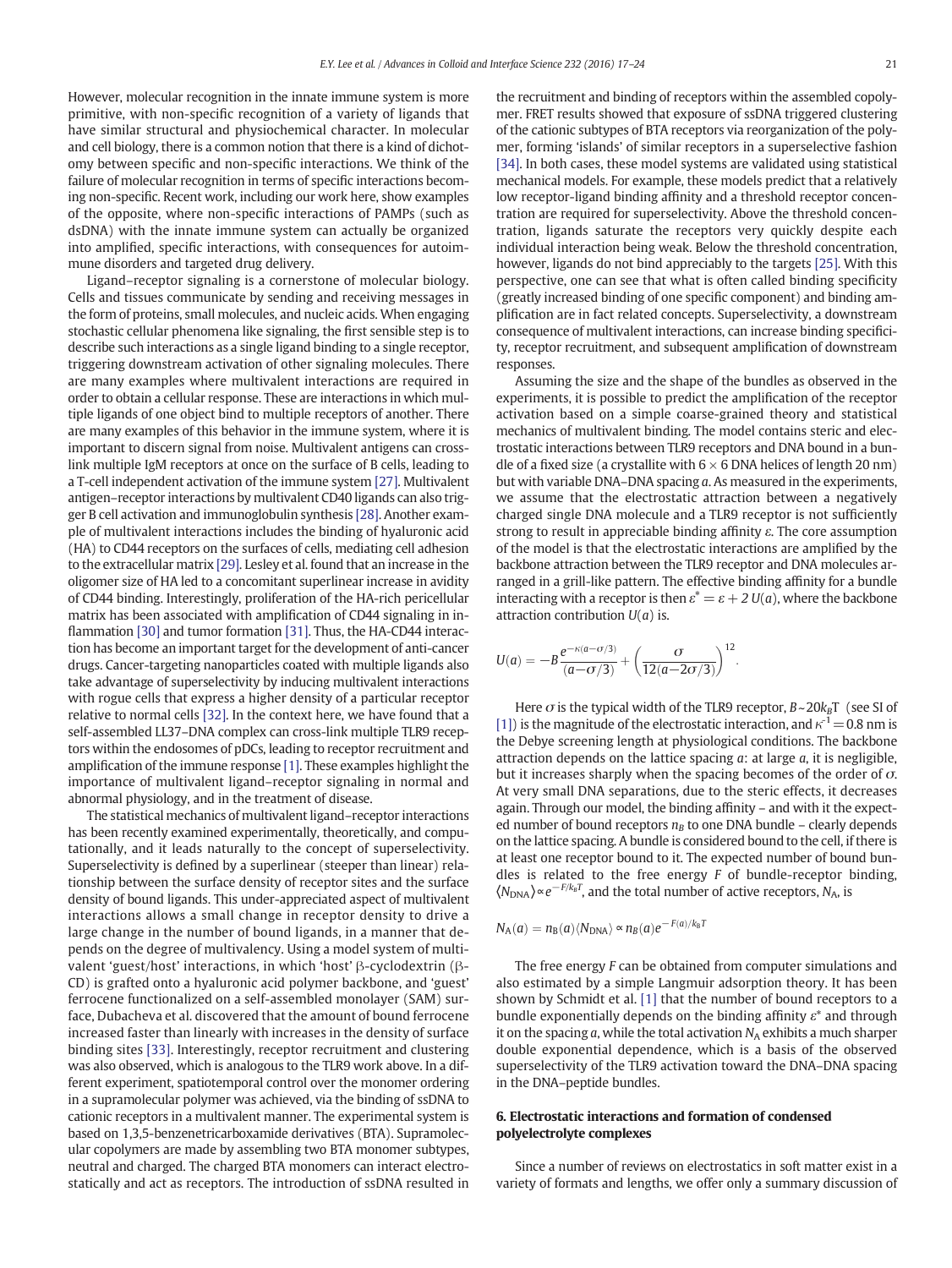how DNA forms condensed, orientationally ordered complexes in the presence of cations of various sizes.

DNA and other biological polyelectrolytes (such as F-actin and microtubules) carry uncompensated negative charge. In biologically relevant aqueous conditions, these charges are strongly screened by the dielectric response of water, and by salt solutions. However, this simple picture is incomplete. Counterion entropy can result in surprisingly strong interactions between charged objects in water despite strong screening, via coupling between osmotic and electrostatic interactions. Many experiments have demonstrated that like-charged objects repel because of the osmotic pressure of squeezed counterions, and oppositely charged objects repel because of the entropy gain of counterion release. For example, the free energy gain upon binding between two macroions scales as kT multiplied by the number of counterions released (if one neglects ion hydration effects), which can constitute a large thermodynamic driving force.

Poisson–Boltzmann (PB) theory provides quantitative predictions of ion distribution about charged rods [35–[37\].](#page-6-0) In this mean field approximation, properties associated with discrete ions are not considered, including correlations between ions or finite ion size. PB predicts that like-charged objects, such as polyelectrolytes, repel in all salt conditions, including multivalent salts. Increasing the valence of the ions increases the screening contribution and weaken repulsion, but does not invert the sign of the repulsive interaction to attraction.

The above prediction is clearly not in agreement with experiments. The condensation of polyelectrolytes by multivalent ions or/and macroions is widely observed in biological and biomedical contexts. Polyelectrolytes chains such as DNA can 'condense' or collapse into a compact phase from solution as the concentration of oppositely charged multivalent ions or macroions increases. Examples include DNA packing in viruses [\[38,39\],](#page-6-0) in bacteria [\[40,41\],](#page-6-0) and in many of the DNA complexes that do not lead to TLR9 activation [\[1\]](#page-6-0). From a considerable body of theoretical and computational work, we know why highly charged polyelectrolytes can form aggregates. In physical situations with high surface charge densities or with multivalent ions, the organization and dynamics of condensed ions surrounding the polyelectrolyte are important. A series of pioneering Monte Carlo simulations [\[42\]](#page-6-0) demonstrated attraction between like-charged DNA. In the last two decades, a large number of theoretical investigations have focused on the physical origins of like-charge attraction [\[43,44\],](#page-6-0) and on the changes induced in the organization of the polyelectrolyte [\[45,46\]](#page-6-0). Correlations between condensed counterions on the polyelectrolyte surface can generate attractions [\[36,42,47,48\]](#page-6-0) and organize condensed structures of polyelectrolytes. Oosawa [\[49\]](#page-6-0) showed that correlations between thermal fluctuations of the condensed counterion layers can result in attractions. These ideas have been refined by various groups [\[50,51\].](#page-6-0) At close distances, local fields due to the spatial arrangement of charges on a macroion can lead to patterns of counterion binding [52–[54\]](#page-6-0). If these ions are ordered, attractions can result as counterions arrange themselves along the surfaces of adjacent macroions in complementary patterns. An elegant picture of interacting Wigner crystals was developed by Rouzina and Bloomfield [\[55\]](#page-6-0), Shklovskii [\[56\]](#page-6-0), and Lau and Pincus [\[57\]](#page-6-0). Recent work in the 'strong coupling' limit [\[58,59\]](#page-6-0), where the counterion charge or surface charge density exceed the range of applicability of Poisson–Boltzmann theories [\[60\]](#page-6-0) and where correlations between counterions are strong, has predicted the spatial dependence of attractive forces [60–[62\].](#page-6-0) Using a new analytical Wigner-crystal-based formulation of strong coupling, Šamaj and Trizac [\[63\]](#page-6-0) were able to eliminate divergences from the virial expansion approach and obtain results on charged plates that agree well with Monte Carlo simulations.

The condensing agent for the DNA polyelectrolyte can be a multivalent macroion like a peptide or protein rather than a simple multivalent cation. Examples include chromosomes [64–[68\]](#page-6-0) and synthetic gene delivery systems based on cationic polymers [\[21,69\]](#page-6-0) and dendrimers [\[20,70\].](#page-6-0) The behavior of these condensed DNA phases becomes even richer with increasing complexity in the condensing cations. Lipids are amphiphiles that are structurally quite different from facially amphiphilic antimicrobial peptides considered in this review [\[1\]](#page-6-0). DNA– cationic lipid complexes have recently received extensive experimental and theoretical scrutiny since they are empirically known to be efficient gene delivery systems [71–[80\].](#page-6-0) A polymorphism of different self-assembled structures in these DNA–lipid complexes (such as the lamellar, hexagonal, and inverted hexagonal phases) with different transfection efficiencies has been found using synchrotron x-ray scattering [80–[82\].](#page-6-0) It is interesting to note that other biological polyelectrolytes can participate in similar forms of electrostatic selfassembly. Cytoskeletal polyelectrolytes include F-actin, intermediate filaments, and microtubules. These polyelectrolytes have different effective diameters, surface charge densities, and flexibilities and can interact with oppositely charged cations, or cationic proteins, or cationic amphiphilies to generate a diverse range of structures [\[83](#page-7-0)–88]. A full description of these structures is however beyond the scope of the present review.

#### 7. Finite-sized DNA bundles and multivalent binding

The degree of multivalent binding between TLR9 receptors and the 'grill' of DNA ligands presented by the DNA complex depend in part on the lateral size of the DNA bundle. It is interesting to examine the size of the assembled complexes. Experiments show one generic feature: the electrostatic complexes always have finite size [\[89,90\].](#page-7-0) This is puzzling since once an attractive interaction sets in, we expect the polyelectrolyte aggregates to grow to macroscopic sizes and phase separate, until the supply of individual polyelectrolytes are depleted [\[91,92\]](#page-7-0). It has been suggested that kinetics may limit the size of these aggregates. In solution, most polyelectrolyte rods in principle meet at an angle with a repulsive interaction and thereby slow down the growth kinetics and result in bundles of finite size that are not thermodynamically stable [\[93\].](#page-7-0) Finite-sized bundles at equilibrium may occur if steric effects from the finite size of counterion prevent the bundle from reaching charge neutrality [\[94\].](#page-7-0) Likewise, frustration inherent in the bundle structure may cost an energy penalty [\[94,95\]](#page-7-0). Computer simulations also suggest a tendency toward a finite aggregate size [\[96,97\].](#page-7-0) Recent theoretical work has proposed that finite-sized condensed bundles are a natural consequence of the chirality of the semiflexible polyelectrolytes, which results in elastic strain from polyelectrolyte rod bending and lattice shear increases as the bundle grows [\[98\]](#page-7-0).

# 8. Outlook

With a small number of outstanding exceptions, physicists and immunologists do not routinely work together. The goal of this expository review is to familiarize the physicist reader with some of the attending basic immunology and hopefully also the immunologist reader with some of the ideas in polyelectrolyte physics and multivalent binding that are in play within this problem, with the hope that the new perspectives gained can impact the development of fundamental biology and therapeutic strategies.

#### Acknowledgments

We thank Amber Kaplan for her helpful discussions. This work is supported by an NSF grant DMR1411329, EU grants ARG-ERC-COLSTRUCTION 227758 and ITN-COMPLOIDS 234810, the Herchel Smith fund, the Slovenian Research Agency through grant P1-0055, and the Swiss National Science Foundation (FN 310030-144072). X-ray research was conducted at Stanford Synchrotron Radiation Lightsource, SLAC National Laboratory, supported by the U.S. DOE Office of Basic Energy Sciences under contract no. DE-AC02-76SF00515; the Advanced Light Source, supported by the U.S. DOE Office of Basic Energy Sciences under contract no. DE-AC02-05CH11231; and at the UCLA CNSI.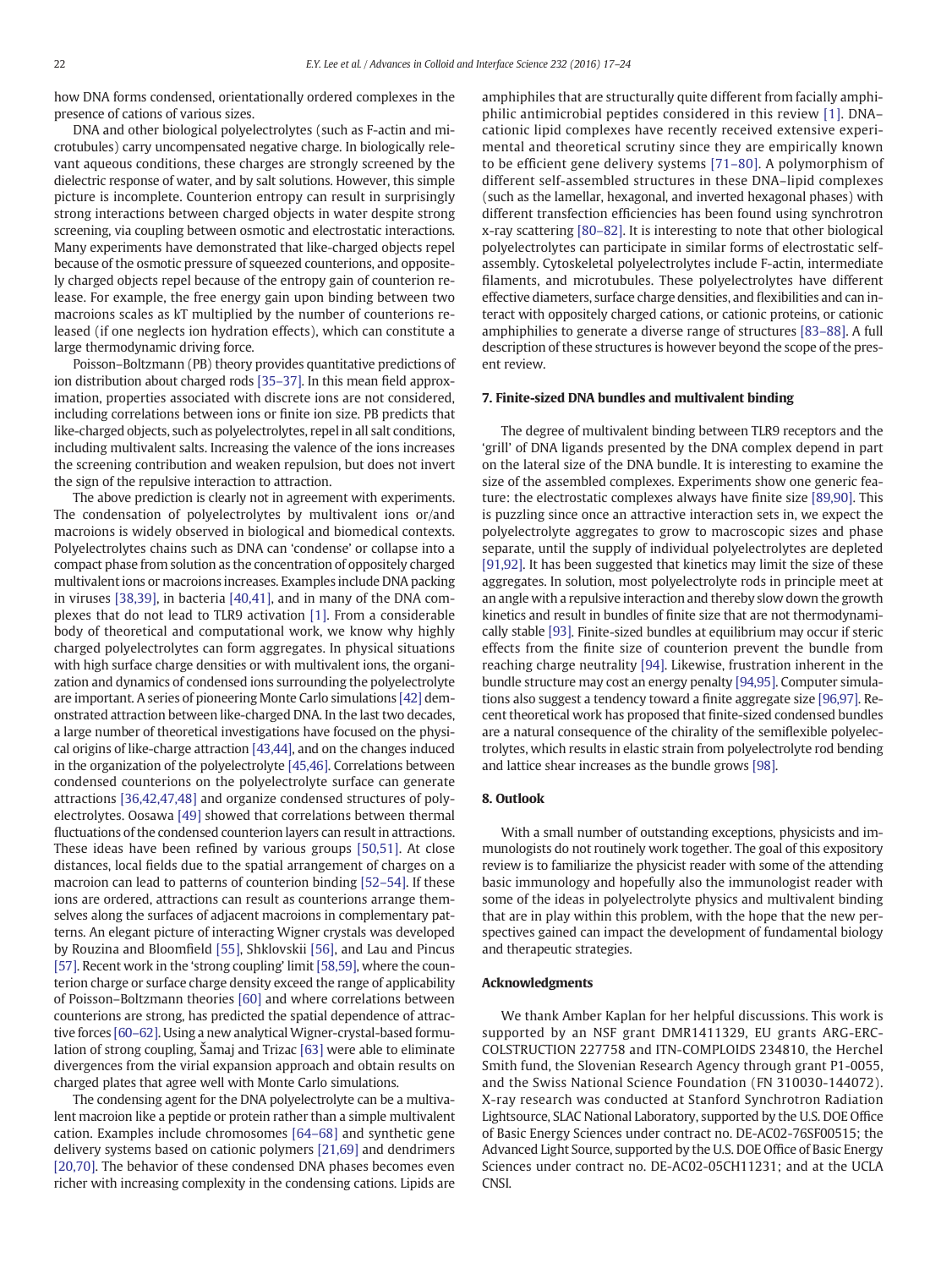#### <span id="page-6-0"></span>References

- [1] Schmidt NW, et al. Liquid–[crystalline ordering of antimicrobial peptide](http://refhub.elsevier.com/S0001-8686(16)30047-1/rf0005)–DNA com[plexes controls TLR9 activation. Nat Mater 2015;14:696](http://refhub.elsevier.com/S0001-8686(16)30047-1/rf0005)–700.
- [2] [Lande R, et al. Plasmacytoid dendritic cells sense self-DNA coupled with antimicro](http://refhub.elsevier.com/S0001-8686(16)30047-1/rf0010)[bial peptide. 2007;449:564](http://refhub.elsevier.com/S0001-8686(16)30047-1/rf0010)–9.
- [3] [Platanias LC. Mechanisms of type-I- and type-II-interferon-mediated signalling. Nat](http://refhub.elsevier.com/S0001-8686(16)30047-1/rf0015) [Rev Immunol 2005;5:375](http://refhub.elsevier.com/S0001-8686(16)30047-1/rf0015)–86.
- [4] [Monroe KM, McWhirter SM, Vance RE. Induction of type I interferons by bacteria.](http://refhub.elsevier.com/S0001-8686(16)30047-1/rf0020) [Cell Microbiol 2010;12:881](http://refhub.elsevier.com/S0001-8686(16)30047-1/rf0020)–90.
- [Blasius AL, Beutler B. Intracellular Toll-like receptors. Immunity 2010;32:305](http://refhub.elsevier.com/S0001-8686(16)30047-1/rf0025)–15. [6] [González-Navajas JM, Lee J, David M, Raz E. Immunomodulatory functions of type I](http://refhub.elsevier.com/S0001-8686(16)30047-1/rf0030)
- [interferons. Nat Rev Immunol 2012;12:125](http://refhub.elsevier.com/S0001-8686(16)30047-1/rf0030)–35. [7] [Barbalat R, Ewald SE, Mouchess ML, Barton GM. Nucleic acid recognition by the in](http://refhub.elsevier.com/S0001-8686(16)30047-1/rf0035)[nate immune system. Annu Rev Immunol 2011;29:185](http://refhub.elsevier.com/S0001-8686(16)30047-1/rf0035)–214.
- [8] Haas T, et al. The DNA sugar backbone 2′ [deoxyribose determines Toll-like receptor](http://refhub.elsevier.com/S0001-8686(16)30047-1/rf0040) [9 activation. Immunity 2008;28:315](http://refhub.elsevier.com/S0001-8686(16)30047-1/rf0040)–23.
- [9] [Dorschner RA, et al. Cutaneous injury induces the release of cathelicidin anti-micro](http://refhub.elsevier.com/S0001-8686(16)30047-1/rf0045)[bial peptides active against group A streptococcus. J Invest Dermatol 2001;117:91](http://refhub.elsevier.com/S0001-8686(16)30047-1/rf0045)–7.
- [10] [Gallo RL, et al. Syndecans, cell surface heparan sulfate proteoglycans, are induced by](http://refhub.elsevier.com/S0001-8686(16)30047-1/rf0050) [a proline-rich antimicrobial peptide from wounds. 1994;91:11035](http://refhub.elsevier.com/S0001-8686(16)30047-1/rf0050)–9.
- [11] [Liu L, et al. Structure and mapping of the human](http://refhub.elsevier.com/S0001-8686(16)30047-1/rf0055) β-defensin HBD-2 gene and its expression at sites of infl[ammation. Gene 1998;222:237](http://refhub.elsevier.com/S0001-8686(16)30047-1/rf0055)–44.
- [12] [Ong PY, et al. Endogenous antimicrobial peptides and skin infections in atopic der](http://refhub.elsevier.com/S0001-8686(16)30047-1/rf0060)[matitis. N Engl J Med 2002;347:1151](http://refhub.elsevier.com/S0001-8686(16)30047-1/rf0060)–60.
- [13] [Kahlenberg JM, Kaplan MJ. Little peptide, big effects: the role of LL-37 in in](http://refhub.elsevier.com/S0001-8686(16)30047-1/rf0065)flamma[tion and autoimmune disease. J Immunol 2013;191:4895](http://refhub.elsevier.com/S0001-8686(16)30047-1/rf0065)–901.
- [14] [Di Domizio J, et al. Nucleic acid-containing amyloid](http://refhub.elsevier.com/S0001-8686(16)30047-1/rf0070) fibrils potently induce type I in[terferon and stimulate systemic autoimmunity. Proc Natl Acad Sci U S A 2012;109:](http://refhub.elsevier.com/S0001-8686(16)30047-1/rf0070) [14550](http://refhub.elsevier.com/S0001-8686(16)30047-1/rf0070)–5.
- [15] [Li Y, Berke IC, Modis Y. DNA binding to proteolytically activated TLR9 is sequence](http://refhub.elsevier.com/S0001-8686(16)30047-1/rf0075)[independent and enhanced by DNA curvature. EMBO J 2012;31:919](http://refhub.elsevier.com/S0001-8686(16)30047-1/rf0075)–31.
- [16] [Tian J, et al. Toll-like receptor 9-dependent activation by DNA-containing immune](http://refhub.elsevier.com/S0001-8686(16)30047-1/rf0080) [complexes is mediated by HMGB1 and RAGE. Nat Immunol 2007;8:487](http://refhub.elsevier.com/S0001-8686(16)30047-1/rf0080)–96.
- [17] [Yanai H, et al. HMGB proteins function as universal sentinels for nucleic-acid](http://refhub.elsevier.com/S0001-8686(16)30047-1/rf0085)[mediated innate immune responses. 2009;462:99](http://refhub.elsevier.com/S0001-8686(16)30047-1/rf0085)–103.
- [18] [Gilliet M, Lande R. Antimicrobial peptides and self-DNA in autoimmune skin in](http://refhub.elsevier.com/S0001-8686(16)30047-1/rf0090)flam[mation. Curr Opin Immunol 2008;20:401](http://refhub.elsevier.com/S0001-8686(16)30047-1/rf0090)–7.
- [19] [Brooks H, Lebleu B, Vivès E. Tat peptide-mediated cellular delivery: back to basics.](http://refhub.elsevier.com/S0001-8686(16)30047-1/rf0095) [Adv Drug Deliv Rev 2005;57:559](http://refhub.elsevier.com/S0001-8686(16)30047-1/rf0095)–77.
- [20] [Evans HM, et al. Structural polymorphism of DNA](http://refhub.elsevier.com/S0001-8686(16)30047-1/rf0100)-dendrimer complexes. Phys Rev [Lett 2003;91:075501.](http://refhub.elsevier.com/S0001-8686(16)30047-1/rf0100)
- [21] [DeRouchey J, Netz RR, Radler JO. Structural investigations of DNA](http://refhub.elsevier.com/S0001-8686(16)30047-1/rf0105)–polycation com[plexes. Eur Phys J E 2005;16:17](http://refhub.elsevier.com/S0001-8686(16)30047-1/rf0105)–28.
- [22] [Choe J, Kelker MS, Wilson IA. Crystal structure of human Toll-like receptor 3 \(TLR3\)](http://refhub.elsevier.com/S0001-8686(16)30047-1/rf0110) [ectodomain. Science 2005;309:581](http://refhub.elsevier.com/S0001-8686(16)30047-1/rf0110)–5.
- [23] [Liu L, et al. Structural basis of Toll-like receptor 3 signaling with double-stranded](http://refhub.elsevier.com/S0001-8686(16)30047-1/rf0115) [RNA. Science 2008;320:379](http://refhub.elsevier.com/S0001-8686(16)30047-1/rf0115)–81.
- [24] [Kang JY, Lee J-O. Structural biology of the Toll-like receptor family. Annu Rev](http://refhub.elsevier.com/S0001-8686(16)30047-1/rf0120) [Biochem 2011;80:917](http://refhub.elsevier.com/S0001-8686(16)30047-1/rf0120)–41.
- [25] [Martinez-Veracoechea FJ, Martinez-Veracoechea FJ, Frenkel D. Designing super se](http://refhub.elsevier.com/S0001-8686(16)30047-1/rf0125)[lectivity in multivalent nano-particle binding. Proc Natl Acad Sci U S A 2011;108:](http://refhub.elsevier.com/S0001-8686(16)30047-1/rf0125) [10963](http://refhub.elsevier.com/S0001-8686(16)30047-1/rf0125)–8.
- [26] [Goodridge HS, et al. Activation of the innate immune receptor Dectin-1 upon forma](http://refhub.elsevier.com/S0001-8686(16)30047-1/rf0130)tion of a '[phagocytic synapse](http://refhub.elsevier.com/S0001-8686(16)30047-1/rf0130)'. 2011;472:471-5.
- [27] [Murphy K. Janeway's Immunobiology. Garland Pub; 2014.](http://refhub.elsevier.com/S0001-8686(16)30047-1/rf0135)
- [28] [Snapper CM, Kehry MR, Castle BE, Mond JJ. Multivalent, but not divalent, antigen](http://refhub.elsevier.com/S0001-8686(16)30047-1/rf0140) [receptor cross-linkers synergize with CD40 ligand for induction of Ig synthesis and](http://refhub.elsevier.com/S0001-8686(16)30047-1/rf0140) [class switching in normal murine B cells. A rede](http://refhub.elsevier.com/S0001-8686(16)30047-1/rf0140)finition of the TI-2 vs T cell[dependent antigen dichotomy. J Immunol 1995;154:1177](http://refhub.elsevier.com/S0001-8686(16)30047-1/rf0140)–87.
- [29] [Lesley J, Hascall VC, Tammi M, Hyman R. Hyaluronan binding by cell surface CD44. J](http://refhub.elsevier.com/S0001-8686(16)30047-1/rf0145) [Biol Chem 2000;275:26967](http://refhub.elsevier.com/S0001-8686(16)30047-1/rf0145)–75.
- [30] [Puré E, Cuff CA. A crucial role for CD44 in in](http://refhub.elsevier.com/S0001-8686(16)30047-1/rf0150)flammation. Trends Mol Med 2001;7: [213](http://refhub.elsevier.com/S0001-8686(16)30047-1/rf0150)–21.
- [31] [Toole BP. Hyaluronan-CD44 interactions in cancer: paradoxes and possibilities. Clin](http://refhub.elsevier.com/S0001-8686(16)30047-1/rf0155) [Cancer Res 2009;15:7462](http://refhub.elsevier.com/S0001-8686(16)30047-1/rf0155)–8.
- [32] [Weissleder R, Kelly K, Sun EY, Shtatland T, Josephson L. Cell-speci](http://refhub.elsevier.com/S0001-8686(16)30047-1/rf0160)fic targeting of [nanoparticles by multivalent attachment of small molecules. Nat Biotechnol 2005;](http://refhub.elsevier.com/S0001-8686(16)30047-1/rf0160) [23:1418](http://refhub.elsevier.com/S0001-8686(16)30047-1/rf0160)–23.
- [33] [Dubacheva GV, Curk T, Auzély-Velty R, Frenkel D, Richter RP. Designing multivalent](http://refhub.elsevier.com/S0001-8686(16)30047-1/rf0165) [probes for tunable superselective targeting. Proc Natl Acad Sci U S A 2015;112:](http://refhub.elsevier.com/S0001-8686(16)30047-1/rf0165) [5579](http://refhub.elsevier.com/S0001-8686(16)30047-1/rf0165)–84.
- [34] [Albertazzi L, et al. Spatiotemporal control and superselectivity in supramolecular](http://refhub.elsevier.com/S0001-8686(16)30047-1/rf0170) [polymers using multivalency. Proc Natl Acad Sci U S A 2013;110:12203](http://refhub.elsevier.com/S0001-8686(16)30047-1/rf0170)–8.
- [35] [Draper DE, Grilley D, Soto AM. Ions and RNA folding. Annu Rev Biophys Biomol](http://refhub.elsevier.com/S0001-8686(16)30047-1/rf0175) [Struct 2005;34:221](http://refhub.elsevier.com/S0001-8686(16)30047-1/rf0175)–43.
- [36] [Anderson CF, RECORD MT. Ion distributions around DNA and other cylindrical](http://refhub.elsevier.com/S0001-8686(16)30047-1/rf0180) polyions—[theoretical descriptions and physical implications. Annu Rev Biophys](http://refhub.elsevier.com/S0001-8686(16)30047-1/rf0180) [Biophys Chem 1990;19:423](http://refhub.elsevier.com/S0001-8686(16)30047-1/rf0180)–65.
- [37] [Sharp KA, Honig B. Electrostatic interactions in macromolecules](http://refhub.elsevier.com/S0001-8686(16)30047-1/rf0185)—theory and appli[cations. Annu Rev Biophys Biophys Chem 1990;19:301](http://refhub.elsevier.com/S0001-8686(16)30047-1/rf0185)–32.
- [38] [Odijk T. Statics and dynamics of condensed DNA within phages and globules. Philos](http://refhub.elsevier.com/S0001-8686(16)30047-1/rf0190) [Transact A Math Phys Eng Sci 2004;362:1497](http://refhub.elsevier.com/S0001-8686(16)30047-1/rf0190)–517.
- [39] [Kindt J, Tzlil S, Ben-Shaul A, Gelbart WM. DNA packaging and ejection forces in bac](http://refhub.elsevier.com/S0001-8686(16)30047-1/rf0195)[teriophage. 2001;98:13671](http://refhub.elsevier.com/S0001-8686(16)30047-1/rf0195)–4.
- [40] [Reich Z, Wachtel E, Wachtel EJ, Minsky A. Liquid](http://refhub.elsevier.com/S0001-8686(16)30047-1/rf0200)-crystalline mesophases of plasmid [DNA in bacteria. Science 1994;264:1460](http://refhub.elsevier.com/S0001-8686(16)30047-1/rf0200)–3.
- [41] [Englander J, et al. DNA toroids: framework for DNA repair in](http://refhub.elsevier.com/S0001-8686(16)30047-1/rf0205) Deinococcus radiodurans [and in germinating bacterial spores. J Bacteriol 2004;186:5973](http://refhub.elsevier.com/S0001-8686(16)30047-1/rf0205)–7.
- [42] Guldbrand L, Nilsson LG, Nordenskiöld L, A Monte Carlo simulation study of electro[static forces between hexagonally packed DNA double helices. J Chem Phys 1986;85:](http://refhub.elsevier.com/S0001-8686(16)30047-1/rf0210) [6686](http://refhub.elsevier.com/S0001-8686(16)30047-1/rf0210)–98.
- [43] [Barbosa MC, Deserno M, Holm C. A stable local density functional approach to ion](http://refhub.elsevier.com/S0001-8686(16)30047-1/rf0215)[ion correlations. Europhys Lett 2000;52:80](http://refhub.elsevier.com/S0001-8686(16)30047-1/rf0215)–6.
- [44] [Ray J, Manning GS. An attractive force between two rodlike polyions mediated by](http://refhub.elsevier.com/S0001-8686(16)30047-1/rf0220) [the sharing of condensed counterions. Langmuir 1994;10:2450](http://refhub.elsevier.com/S0001-8686(16)30047-1/rf0220)–61.
- [45] [Schiessel H, A. Schiessel, H. P Pincus, Pincus P. Counterion-condensation-induced](http://refhub.elsevier.com/S0001-8686(16)30047-1/rf0225) [collapse of highly charged polyelectrolytes. Macromolecules 1998;31:7953](http://refhub.elsevier.com/S0001-8686(16)30047-1/rf0225)–9.
- [46] Solis FJ, de la Cruz MO. Collapse of fl[exible polyelectrolytes in multivalent salt solu](http://refhub.elsevier.com/S0001-8686(16)30047-1/rf0230)[tions. J Chem Phys 2000;112:2030](http://refhub.elsevier.com/S0001-8686(16)30047-1/rf0230)–5.
- [47] [Lamm G, Wong L, Pack GR. Monte Carlo and Poisson](http://refhub.elsevier.com/S0001-8686(16)30047-1/rf0235)–Boltzmann calculations of the [fraction of counterions bound to DNA. Biopolymers 1994;34:227](http://refhub.elsevier.com/S0001-8686(16)30047-1/rf0235)–37.
- [48] [MacKerell Jr AD, Nilsson L. Molecular dynamics simulations of nucleic acid](http://refhub.elsevier.com/S0001-8686(16)30047-1/rf0240)–protein [complexes. Curr Opin Struct Biol 2008;18:194](http://refhub.elsevier.com/S0001-8686(16)30047-1/rf0240)–9.
- [49] [Oosawa F. Interaction between parallel rodlike macroions. Biopolymers 1968;6:](http://refhub.elsevier.com/S0001-8686(16)30047-1/rf0245) [1633](http://refhub.elsevier.com/S0001-8686(16)30047-1/rf0245)–47.
- [50] [Golestanian R, Kardar M, Liverpool TB. Collapse of stiff polyelectrolytes due to coun](http://refhub.elsevier.com/S0001-8686(16)30047-1/rf0250)terion fl[uctuations. Phys Rev Lett 1999;82:4456](http://refhub.elsevier.com/S0001-8686(16)30047-1/rf0250)–9.
- [51] [Ha BY, Liu AJ. Counterion-mediated attraction between two like-charged rods. Phys](http://refhub.elsevier.com/S0001-8686(16)30047-1/rf0255) [Rev Lett 1997;79:1289](http://refhub.elsevier.com/S0001-8686(16)30047-1/rf0255)–92.
- [52] [de la Cruz MO, et al. Precipitation of highly charged polyelectrolyte solutions in the](http://refhub.elsevier.com/S0001-8686(16)30047-1/rf0260) [presence of multivalent salts. J Chem Phys 1995;103:5781](http://refhub.elsevier.com/S0001-8686(16)30047-1/rf0260)–91.
- [53] [Tan Z-J, Chen S-J. Ion-mediated nucleic acid helix](http://refhub.elsevier.com/S0001-8686(16)30047-1/rf0265)–helix interactions. Biophys J 2006; [91:518](http://refhub.elsevier.com/S0001-8686(16)30047-1/rf0265)–36.
- [54] [Travesset A, Vaknin D. Bjerrum pairing correlations at charged interfaces. Europhys](http://refhub.elsevier.com/S0001-8686(16)30047-1/rf0270) [Lett 2006;74:181](http://refhub.elsevier.com/S0001-8686(16)30047-1/rf0270)-7
- [55] Rouzina I, Bloomfi[eld V. A. macroion attraction due to electrostatic correlation be](http://refhub.elsevier.com/S0001-8686(16)30047-1/rf0275)[tween screening counterions. 1. Mobile surface-adsorbed ions and diffuse ion](http://refhub.elsevier.com/S0001-8686(16)30047-1/rf0275) [cloud. J Phys Chem 1996;100:9977](http://refhub.elsevier.com/S0001-8686(16)30047-1/rf0275)–89.
- [56] [Shklovskii BI. Wigner crystal model of counterion induced bundle formation of rod](http://refhub.elsevier.com/S0001-8686(16)30047-1/rf0280)[like polyelectrolytes. Phys Rev Lett 1999;82:3268](http://refhub.elsevier.com/S0001-8686(16)30047-1/rf0280)–71.
- [57] [Lau AWC, Levine D, Pincus P. Novel electrostatic attraction from Plasmon](http://refhub.elsevier.com/S0001-8686(16)30047-1/rf0285) fluctua[tions. Phys Rev Lett 2000;84:4116](http://refhub.elsevier.com/S0001-8686(16)30047-1/rf0285)–9.
- [58] [Moreira AG, Netz RR. Strong-coupling theory for counter-ion distributions. Europhys](http://refhub.elsevier.com/S0001-8686(16)30047-1/rf0290) [Lett 2007;52:705](http://refhub.elsevier.com/S0001-8686(16)30047-1/rf0290)–11.
- [59] [Moreira AG, Netz RR. Binding of similarly charged plates with counterions only. Phys](http://refhub.elsevier.com/S0001-8686(16)30047-1/rf0295) [Rev Lett 2001;87:078301.](http://refhub.elsevier.com/S0001-8686(16)30047-1/rf0295)
- [60] [Naji A, Netz RR. Counterions at charged cylinders: criticality and universality beyond](http://refhub.elsevier.com/S0001-8686(16)30047-1/rf0300) [mean-Field theory. Phys Rev Lett 2005;95:185703.](http://refhub.elsevier.com/S0001-8686(16)30047-1/rf0300)
- [61] Deserno M, Arnold A, Holm C. Attraction and ionic correlations between charged stiff polyelectrolytes. Macromolecules 2003. [http://dx.doi.org/10.1021/ma020923.](http://dx.doi.org/10.1021/ma020923)
- [62] [Naji A, Jungblut S, Moreira AG, Netz RR. Electrostatic interactions in strongly coupled](http://refhub.elsevier.com/S0001-8686(16)30047-1/rf0310) [soft matter. Physica A 2005;352:131](http://refhub.elsevier.com/S0001-8686(16)30047-1/rf0310)–70.
- [63] Š[amaj L, Trizac E. Wigner-crystal formulation of strong-coupling theory for counter](http://refhub.elsevier.com/S0001-8686(16)30047-1/rf0315)[ions near planar charged interfaces. Phys Rev E 2011;84:041401.](http://refhub.elsevier.com/S0001-8686(16)30047-1/rf0315)
- [64] Mohammad-Rafi[ee F, Golestanian R. Elastic correlations in nucleosomal DNA Struc](http://refhub.elsevier.com/S0001-8686(16)30047-1/rf0320)[ture. Phys Rev Lett 2005;94:238102.](http://refhub.elsevier.com/S0001-8686(16)30047-1/rf0320)
- [65] [Richmond TJ, Finch JT, Rushton B, Rhodes D, Klug A. Structure of the nucleosome](http://refhub.elsevier.com/S0001-8686(16)30047-1/rf0325) [core particle at 7 Å resolution. 1984;311:532](http://refhub.elsevier.com/S0001-8686(16)30047-1/rf0325)–7.
- [66] [Luger K, Mäder AW, Richmond RK, Sargent DF, Richmond TJ. Crystal structure of the](http://refhub.elsevier.com/S0001-8686(16)30047-1/rf0330) [nucleosome core particle at 2.8 A resolution. 1997;389:251](http://refhub.elsevier.com/S0001-8686(16)30047-1/rf0330)–60.
- [67] [Schiessel H. The nucleosome: a transparent, slippery, sticky and yet stable DNA](http://refhub.elsevier.com/S0001-8686(16)30047-1/rf0335) [protein complex. Eur Phys J E 2006;19:251](http://refhub.elsevier.com/S0001-8686(16)30047-1/rf0335)–62.
- [68] [Chen Y, et al. Revealing transient structures of nucleosomes as DNA unwinds.](http://refhub.elsevier.com/S0001-8686(16)30047-1/rf0340) [Nucleic Acids Res 2014;42:8767](http://refhub.elsevier.com/S0001-8686(16)30047-1/rf0340)–76.
- [69] [Boussif O, et al. A versatile vector for gene and oligonucleotide transfer into cells in](http://refhub.elsevier.com/S0001-8686(16)30047-1/rf0345) [culture and in vivo: polyethylenimine. 1995;92:7297](http://refhub.elsevier.com/S0001-8686(16)30047-1/rf0345)–301.
- [70] Kukowska-Latallo JF, et al. Effi[cient transfer of genetic material into mammalian cells](http://refhub.elsevier.com/S0001-8686(16)30047-1/rf0350) [using Starburst polyamidoamine dendrimers. 1996;93:4897](http://refhub.elsevier.com/S0001-8686(16)30047-1/rf0350)–902.
- [71] [Radler JO, Koltover I, Salditt T, Sa](http://refhub.elsevier.com/S0001-8686(16)30047-1/rf0355)finya CR. Structure of DNA–cationic liposome com[plexes: DNA intercalation in multilamellar membranes in distinct interhelical pack](http://refhub.elsevier.com/S0001-8686(16)30047-1/rf0355)[ing regimes. Science 1997;275:810](http://refhub.elsevier.com/S0001-8686(16)30047-1/rf0355)–4.
- [72] Felgner PL, et al. Lipofection: a highly effi[cient, lipid-mediated DNA-transfection pro](http://refhub.elsevier.com/S0001-8686(16)30047-1/rf0360)[cedure. 1987;84:7413](http://refhub.elsevier.com/S0001-8686(16)30047-1/rf0360)–7.
- [73] [Felgner PL. Gene therapeutics. Nature 1991;349:351](http://refhub.elsevier.com/S0001-8686(16)30047-1/rf0365)–2.
- [74] [Gustafsson J, Arvidson G, Karlsson G, Almgren M. Complexes between cationic lipo](http://refhub.elsevier.com/S0001-8686(16)30047-1/rf0370)[somes and DNA visualized by cryo-TEM. Biochim Biophys Acta Biomembr 1995;](http://refhub.elsevier.com/S0001-8686(16)30047-1/rf0370) [1235:305](http://refhub.elsevier.com/S0001-8686(16)30047-1/rf0370)–12.
- [75] [Sternberg B, Sorgi FL, Huang L. New structures in complex formation between DNA](http://refhub.elsevier.com/S0001-8686(16)30047-1/rf0375) [and cationic liposomes visualized by freeze](http://refhub.elsevier.com/S0001-8686(16)30047-1/rf0375)—fracture electron microscopy. FEBS Lett [1994;356:361](http://refhub.elsevier.com/S0001-8686(16)30047-1/rf0375)–6.
- [76] [Lasic Danilo D, Strey Helmut, Stuart Mark CA, Podgornik Rudolf, Frederik PM. The](http://refhub.elsevier.com/S0001-8686(16)30047-1/rf0380) [structure of DNA](http://refhub.elsevier.com/S0001-8686(16)30047-1/rf0380)−[liposome complexes. J Am Chem Soc 1997;119:832](http://refhub.elsevier.com/S0001-8686(16)30047-1/rf0380)–3.
- [77] May S, BenShaul A. DNA-[lipid complexes: stability of honeycomb-like and](http://refhub.elsevier.com/S0001-8686(16)30047-1/rf0385) [spaghetti-like structures. Biophys J 1997;73:2427](http://refhub.elsevier.com/S0001-8686(16)30047-1/rf0385)–40.
- [78] Bruinsma R. Electrostatics of DNA–[cationic lipid complexes: isoelectric instability.](http://refhub.elsevier.com/S0001-8686(16)30047-1/rf0390) [Eur Phys J B 1998;4:75](http://refhub.elsevier.com/S0001-8686(16)30047-1/rf0390)–88.
- [79] [Harries D, May S, Gelbart WM, Ben-Shaul A. Structure, stability, and thermodynam](http://refhub.elsevier.com/S0001-8686(16)30047-1/rf0395)ics of lamellar DNA–[lipid complexes. Biophys J 1998;75:159](http://refhub.elsevier.com/S0001-8686(16)30047-1/rf0395)–73.
- [80] Koltover I, Salditt T, Rädler JO, Safi[nya CR. An inverted hexagonal phase of cationic](http://refhub.elsevier.com/S0001-8686(16)30047-1/rf0400) liposome–[DNA complexes related to DNA release and delivery. 1998;281:78](http://refhub.elsevier.com/S0001-8686(16)30047-1/rf0400)–81.